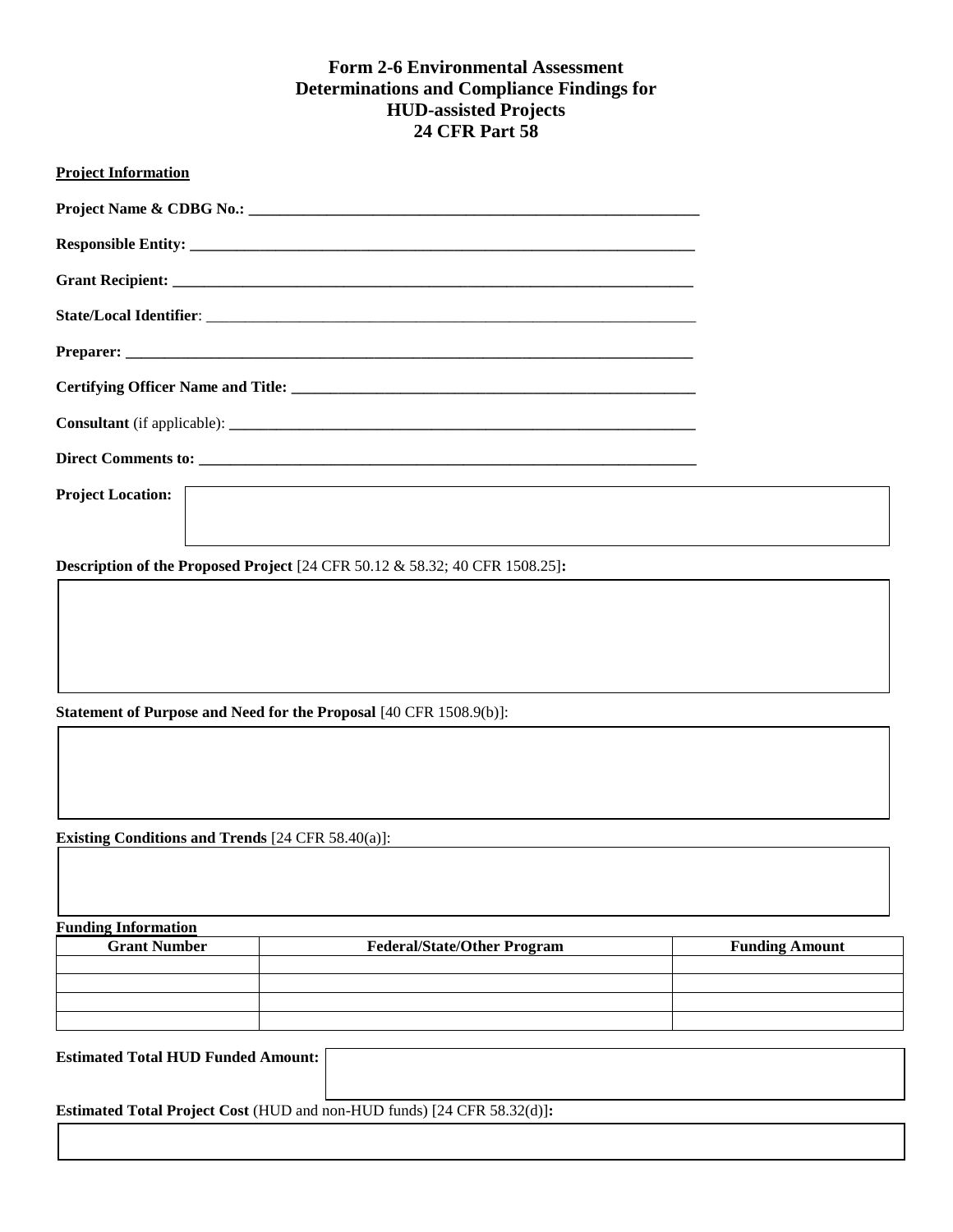## **Compliance with 24 CFR 50.4, 58.5, and 58.6 Laws and Authorities**

The Responsible Entity has conducted a review for each of the compliance factors listed below and determined whether the activity affects the resources under consideration or whether formal compliance steps or mitigation is required. All compliance source documentation regarding the necessary reviews or consultation is attached to the Checklist and included in the ERR.

| <b>Compliance Factors: Statutes,</b><br><b>Executive Orders, and Regulations</b><br>listed at 24 CFR §58.5 and §58.6                                          | Are formal<br>compliance steps<br>or mitigation<br>required?               | Compliance determinations |  |  |
|---------------------------------------------------------------------------------------------------------------------------------------------------------------|----------------------------------------------------------------------------|---------------------------|--|--|
|                                                                                                                                                               | STATUTES, EXECUTIVE ORDERS, AND REGULATIONS LISTED AT 24 CFR 50.4 and 58.6 |                           |  |  |
| <b>Airport Hazards</b><br>24 CFR Part 51 Subpart D                                                                                                            | N <sub>0</sub><br>Yes                                                      |                           |  |  |
| <b>Coastal Barrier Resources</b><br>Coastal Barrier Resources Act, as<br>amended by the Coastal Barrier<br>Improvement Act of 1990 [16 USC<br>3501]           | <b>No</b><br>Yes                                                           |                           |  |  |
| <b>Flood Insurance</b><br>Flood Disaster Protection Act of<br>1973 and National Flood Insurance<br>Reform Act of 1994 [42 USC 4001-<br>4128 and 42 USC 5154a1 | N <sub>0</sub><br>Yes                                                      |                           |  |  |
| <b>Clean Air</b><br>Air<br>Clean<br>Act,<br>amended,<br>as<br>particularly section 176(c) & (d); 40<br>CFR Parts 6, 51, 93                                    | N <sub>0</sub><br>Yes                                                      |                           |  |  |
| <b>Coastal Zone Management</b><br>Coastal Zone Management Act,<br>sections $307(c)$ & (d)                                                                     | N <sub>o</sub><br>Yes                                                      |                           |  |  |
| <b>Contamination and Toxic</b><br><b>Substances</b><br>24 CFR Part 50.3(i) & 58.5(i)(2)                                                                       | N <sub>o</sub><br>Yes                                                      |                           |  |  |
| <b>Endangered Species</b><br>Endangered Species Act of 1973,<br>particularly section 7; 50 CFR Part<br>402                                                    | N <sub>0</sub><br>Yes                                                      |                           |  |  |
| <b>Explosive and Flammable Hazards</b><br>24 CFR Part 51 Subpart C                                                                                            | N <sub>o</sub><br>Yes                                                      |                           |  |  |
| <b>Farmlands Protection</b><br>Farmland Protection Policy Act of<br>1981, particularly sections 1504(b)<br>and 1541; 7 CFR Part 658                           | Yes<br>N <sub>0</sub>                                                      |                           |  |  |
| <b>Floodplain Management</b><br>Executive Order 11988, particularly<br>section $2(a)$ ; 24 CFR Part 55                                                        | No<br>Yes                                                                  |                           |  |  |
| <b>Historic Preservation</b><br>National Historic Preservation Act of<br>1966, particularly sections 106 and<br>110; 36 CFR Part 800                          | <b>No</b><br>Yes                                                           |                           |  |  |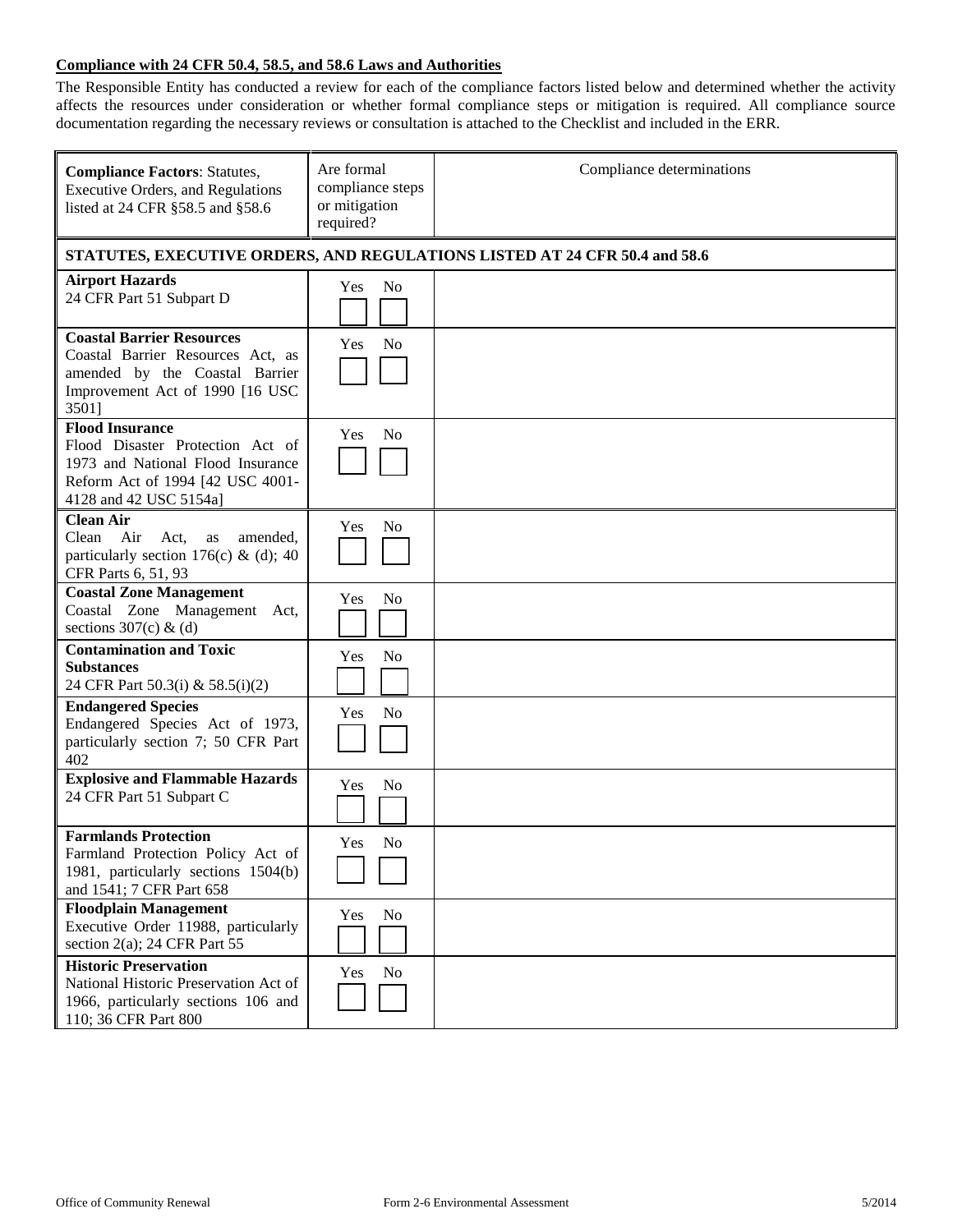| <b>Noise Abatement and Control</b><br>Noise Control Act of 1972, as<br>amended by the Quiet Communities<br>Act of 1978; 24 CFR Part 51 Subpart<br>B | <b>No</b><br><b>Yes</b> |  |
|-----------------------------------------------------------------------------------------------------------------------------------------------------|-------------------------|--|
| <b>Sole Source Aquifers</b><br>Safe Drinking Water Act of 1974, as<br>amended,<br>particularly<br>section<br>1424(e); 40 CFR Part 149               | <b>No</b><br><b>Yes</b> |  |
| <b>Wetlands Protection</b><br>Executive Order 11990, particularly<br>sections 2 and 5                                                               | <b>No</b><br><b>Yes</b> |  |
| <b>Wild and Scenic Rivers</b><br>Wild and Scenic Rivers Act of 1968.<br>particularly section 7(b) and (c)                                           | Yes<br><b>No</b>        |  |
| <b>ENVIRONMENTAL JUSTICE</b>                                                                                                                        |                         |  |
| <b>Environmental Justice</b><br>Executive Order 12898                                                                                               | N <sub>o</sub><br>Yes   |  |

**Environmental Assessment Factors** [24 CFR 58.40; Ref. 40 CFR 1508.8 &1508.27] NYSHCR has recorded below the qualitative and quantitative significance of the effects of the proposal on the character, features and resources of the project area. Each factor has been evaluated and documented, as appropriate and in proportion to its relevance to the proposed action. Verifiable source documentation has been provided and described in support of each determination, as appropriate. Credible, traceable and supportive source documentation for each authority has been provided. Where applicable, the necessary reviews or consultations have been completed and applicable permits of approvals have been obtained or noted. Citations, dates/names/titles of contacts, and page references are clear. Additional documentation is attached, as appropriate. **All conditions, attenuation or mitigation measures have been clearly identified.**

**Impact Codes**: Use an impact code from the following list to make the determination of impact for each factor.

- **(1)** Minor beneficial impact
- **(2)** No impact anticipated
- **(3)** Minor Adverse Impact May require mitigation

**(4)** Significant or potentially significant impact requiring avoidance or modification which may require an Environmental Impact Statement

| <b>Environmental Assessment Factor</b> | <b>Impact Code</b> | <b>Impact Evaluation</b> |  |  |
|----------------------------------------|--------------------|--------------------------|--|--|
| <b>LAND DEVELOPMENT</b>                |                    |                          |  |  |
| Conformance with Plans /               |                    |                          |  |  |
| Compatible Land Use and Zoning /       |                    |                          |  |  |
| Scale and Urban Design                 |                    |                          |  |  |
| Soil Suitability/ Slope/ Erosion/      |                    |                          |  |  |
| Drainage/ Storm Water Runoff           |                    |                          |  |  |
| <b>Hazards and Nuisances</b>           |                    |                          |  |  |
| including Site Safety and Noise        |                    |                          |  |  |
|                                        |                    |                          |  |  |
| <b>Energy Consumption</b>              |                    |                          |  |  |
|                                        |                    |                          |  |  |
| <b>Environmental Assessment Factor</b> | <b>Impact Code</b> | <b>Impact Evaluation</b> |  |  |
| <b>SOCIOECONOMIC</b>                   |                    |                          |  |  |
| <b>Employment and Income Patterns</b>  |                    |                          |  |  |
|                                        |                    |                          |  |  |
| Demographic<br>Character<br>Changes,   |                    |                          |  |  |
| Displacement                           |                    |                          |  |  |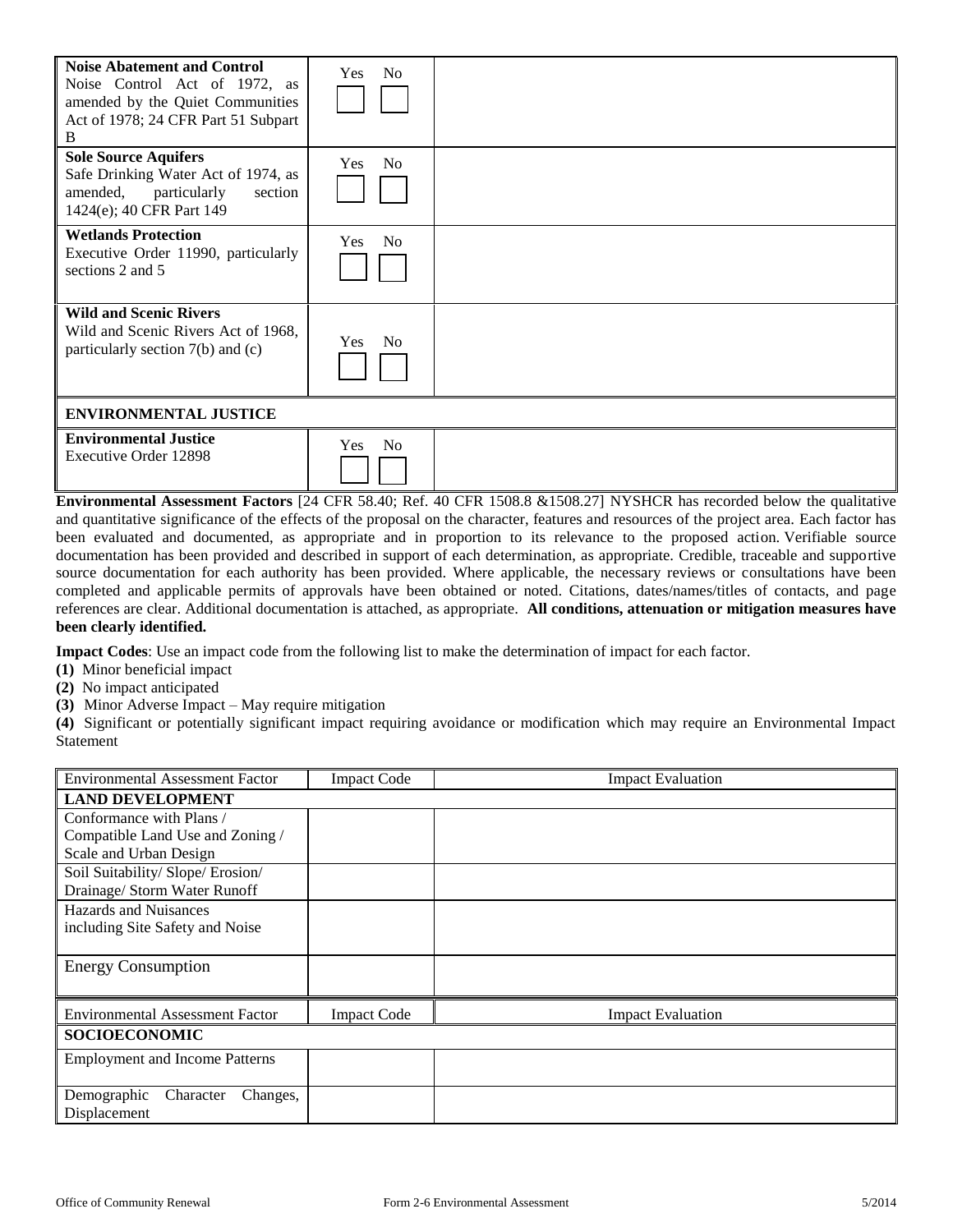| <b>Environmental Assessment Factor</b>                       | <b>Impact Code</b> | <b>Impact Evaluation</b> |  |
|--------------------------------------------------------------|--------------------|--------------------------|--|
| <b>COMMUNITY FACILITIES AND SERVICES</b>                     |                    |                          |  |
| <b>Educational and Cultural Facilities</b>                   |                    |                          |  |
| <b>Commercial Facilities</b>                                 |                    |                          |  |
| <b>Health Care and Social Services</b>                       |                    |                          |  |
| Solid Waste Disposal / Recycling                             |                    |                          |  |
| Waste Water / Sanitary Sewers                                |                    |                          |  |
| Water Supply                                                 |                    |                          |  |
| Public Safety - Police, Fire and<br><b>Emergency Medical</b> |                    |                          |  |
| Parks, Open Space and Recreation                             |                    |                          |  |
| <b>Transportation and Accessibility</b>                      |                    |                          |  |

| <b>Environmental Assessment Factor</b> | <b>Impact Code</b> | <b>Impact Evaluation</b> |  |  |
|----------------------------------------|--------------------|--------------------------|--|--|
| <b>NATURAL FEATURES</b>                |                    |                          |  |  |
| Unique Natural Features, Water         |                    |                          |  |  |
| Resources                              |                    |                          |  |  |
| Vegetation, Wildlife                   |                    |                          |  |  |
|                                        |                    |                          |  |  |
| <b>Other Factors</b>                   |                    |                          |  |  |
|                                        |                    |                          |  |  |

### **Additional Studies Performed**:

**Field Inspection** (Date and completed by)**:** 

**List of Sources, Agencies and Persons Consulted** [40 CFR 1508.9(b)]**:**

**List of Permits Obtained:** 

**Public Outreach** [24 CFR 50.23 & 58.43]**:**

**Cumulative Impact Analysis** [24 CFR 58.32]**:**